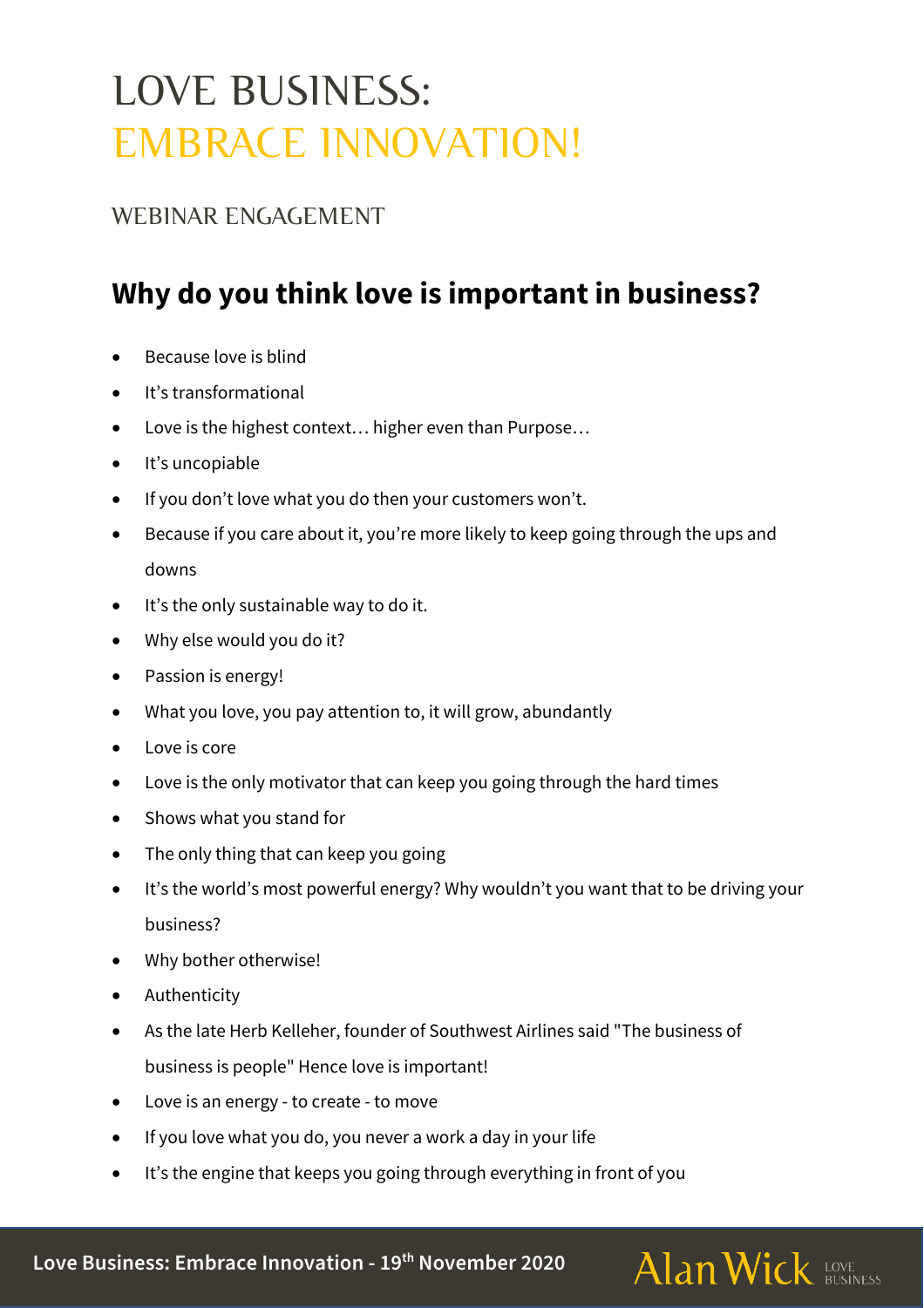- It's not a work
- Love is a Value. Values are the bases of everything we do.
- It is the in the DNA of what who you are
- it is your truth
- I think business decisions are made off the back of whether you like someone.
- Your why is so important, knowing your why and why you love what you do so important, you need to love what you do to find purpose
- Commitment / trust
- Love as a context for business
- You need to miss your work when you are on holiday
- Love gives you the energy to keep keeping on
- Without it there is no point.
- Love Sean Finn's reference to Herb Kelleher… SW always put their people first, over everything and the ONLY airline profitable every year they've existed
- Through love you find fulfilment

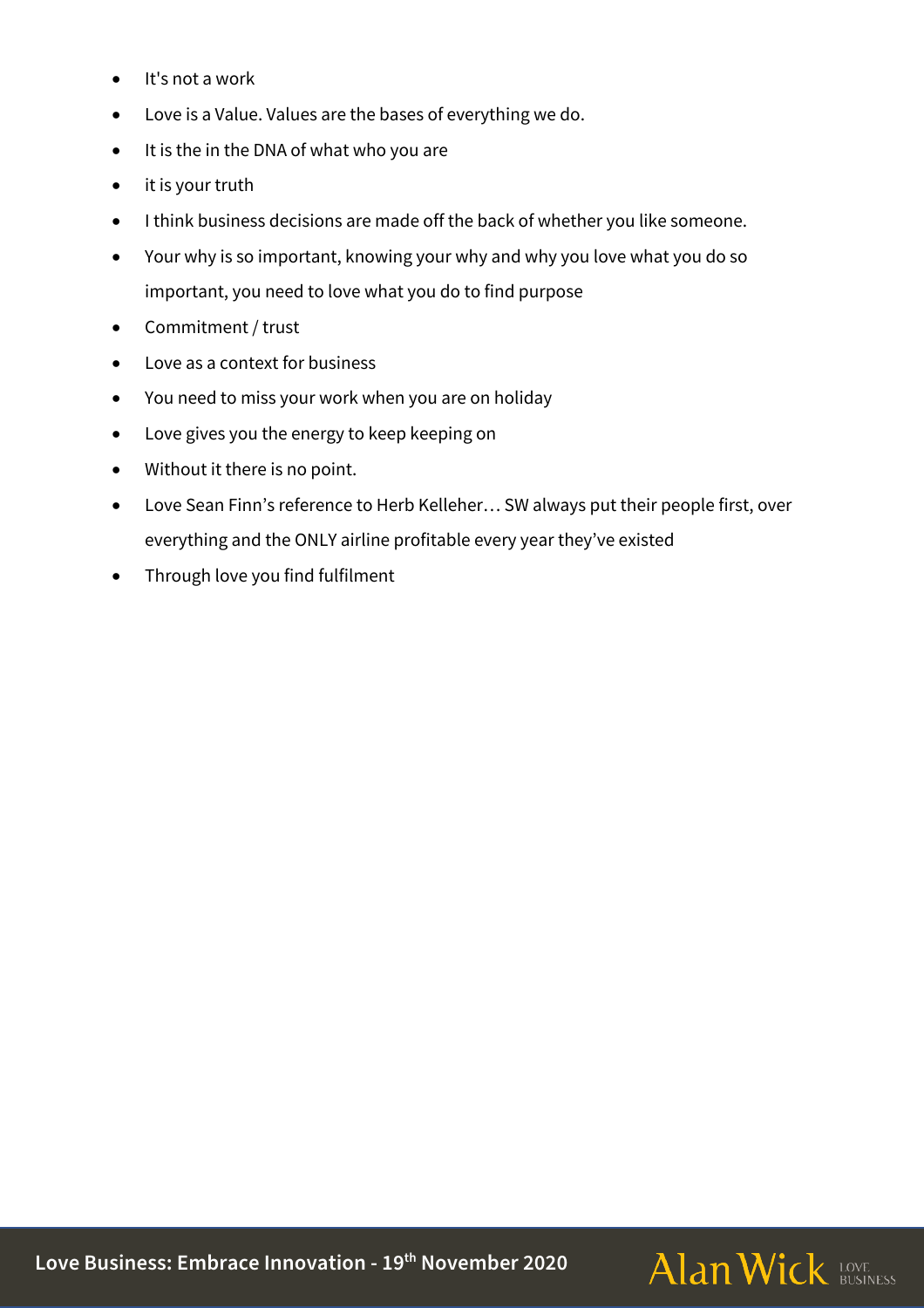## **What does "Innovation" mean to you?**

- New thinking
- Pushing boundaries
- To create
- New approach to old thinking
- keeping current, being agile and adapting
- Innovation is simply doing different things and doing things differently
- Newness
- Creativity
- Not being afraid to be different
- Solving problems in a new way
- Innovation means harnessing your creativity for the benefit of others.
- Innovation = Doing things differently
- Creativity at its best
- Innovation is avoiding getting stuck doing the old thing when it no longer works
- being different and not being afraid of it
- Staying ahead of your competition
- Change that raises the up the energy spiral
- Stepping over the boundary
- Solving problems
- New solutions to existing needs
- Delivering better service
- Better solutions for existing issues, challenging the status quo, uncaging
- creative improvement
- A new way of providing a product or service that helps people to enhance their life
- Adapting
- Trying new things, looking outside the box
- Thinking outside the box
- Innovation creates value
- Something that's not necessarily good for people?
- Putting your own ideas out there, because they are unique, and new in their own way.

**Alan Wick LOVE AND** 

- changing the angle of approach
- Intuition / serendipity / walking round the other side of the table
- An absolute necessity
- Could be disruption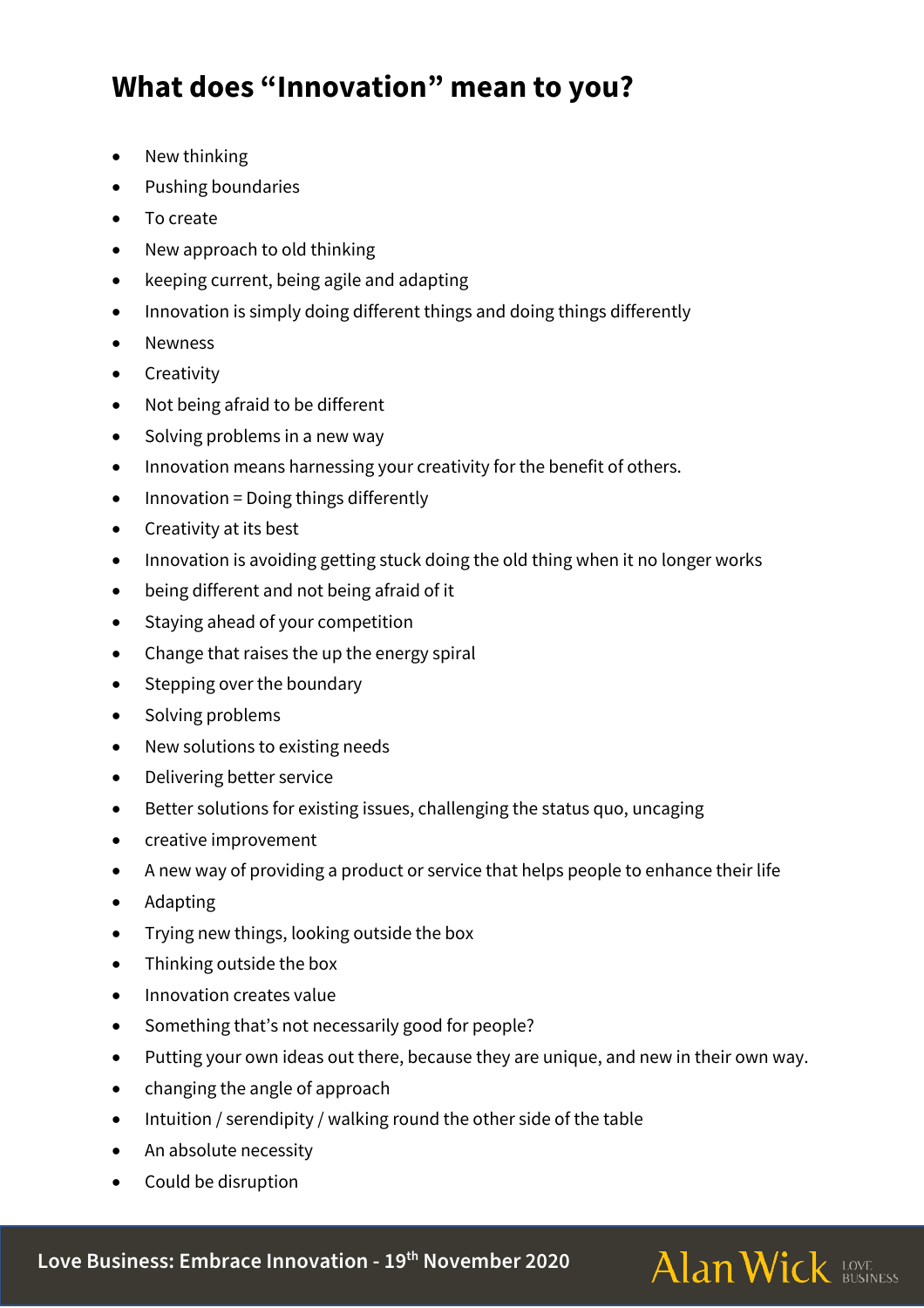#### **What's one thing you could do to create a culture**

### **of innovation in your business?**

- As a one-man band. I can find friends to brain storm ideas with
- Let everyone know it's okay to screw up.
- engage with others on a regular basis
- Make it a core value of the business and measure staff performance against it
- Brain storming ideas from friends/colleagues
- We have a Kaizen channel on our business slack channel to promote small improvements in the business (Kaizen Korner)
- Change of attitude towards having your picture taken (I'm a photographer)
- SHOW your people a) you are Vulnerable "I don't know, what do you think", and b) Show them you Trust them "proceed, you have full authority" (PS these are both done by the CEO of Microsoft, Satya Nadella, who transformed the culture there and oh, got amazing commercial results
- Be openness and honest
- Inspirational
- Invest in visualising it make it real for people -
- Leadership
- No idea is a wrong idea
- Think from the End imagination
- brainstorm 1 day a month with partner, then also with larger team every 3 months
- Allow time to work on the RELATIONSHIPS rather than specific outcomes … and LISTEN hard
- Let the team fail
- For myself, I need to step away… go for a walk, get out of my head. With my one team member, we do the same and get away from our day-to-day environment.
- Meet someone new every week
- I am setting up a Concept Chamber which is a brainstorming group to solve environmental problems
- Re Storytime Magazines of which I am a non-exec enhanced digital / community platform

Alan Wick LOVE ALOVE

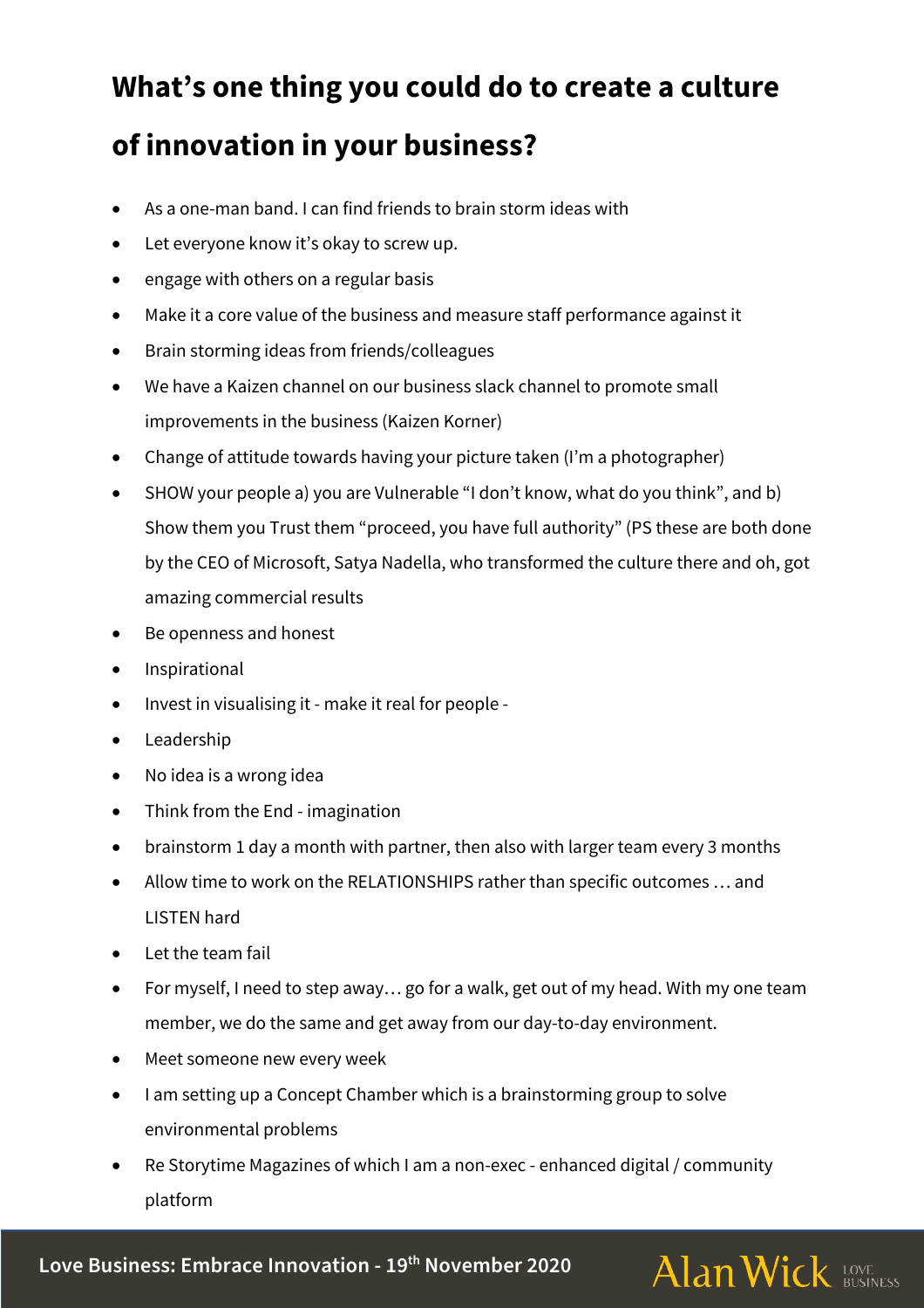- Seek out unusual or different sources of information for inspiration/new ideas
- Ask everyone what they think needs to happen to improve the company
- Have a day a month to sit somewhere nice in nature and be open to what comes into your head (-:
- Display authentic leadership
- Network, have conversations with people without expectation.
- Company of ONE start a community with likeminded people that have a love business attitude at its core
- Speak to people in other sectors to see how they do things there
- Love business retreat
- Ask your customers what they would like
- I give my crew the slack to run and improve operations

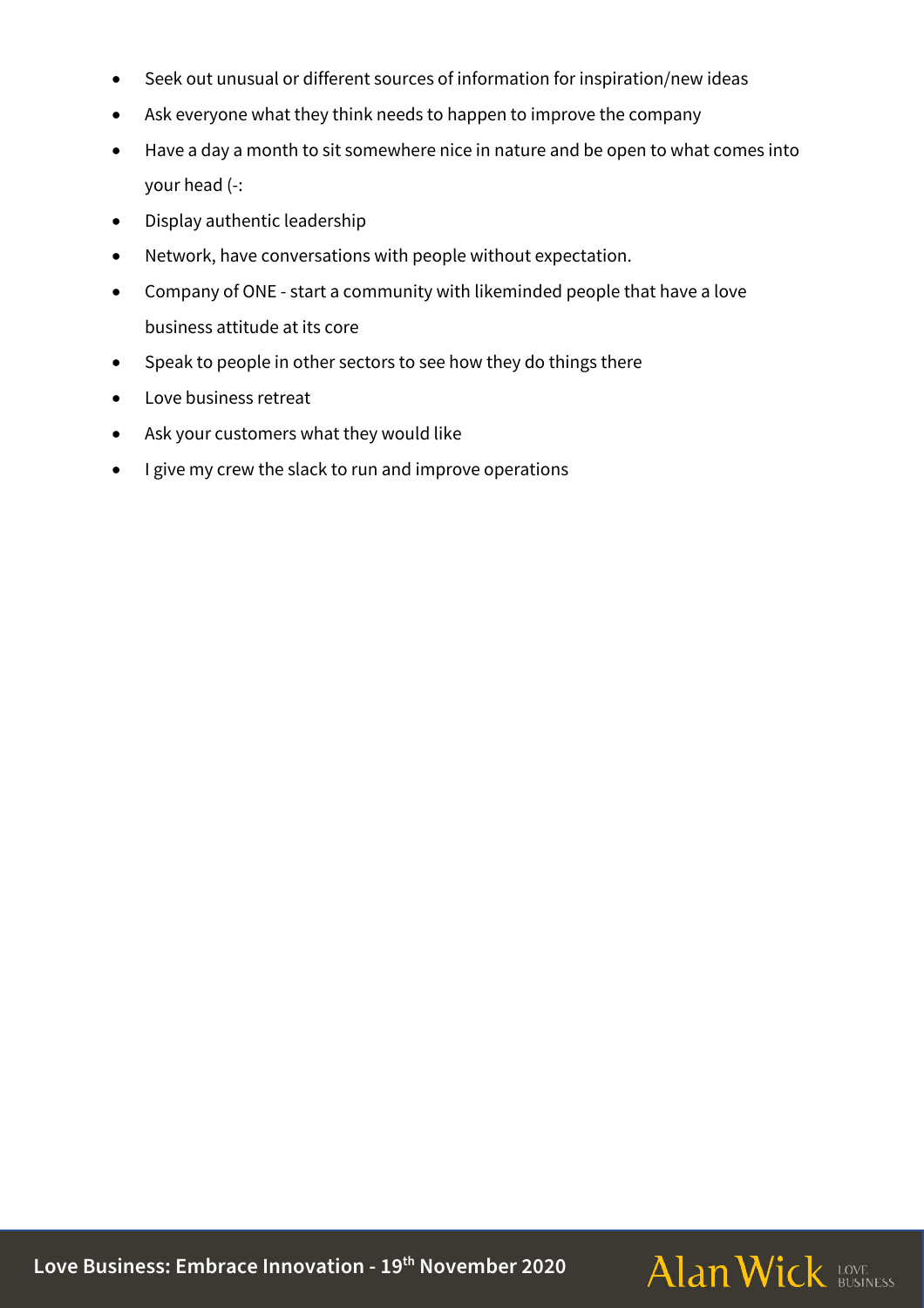#### **What's your key takeaway from the session?**

- Take action now
- Energy & Enthusiasm
- A monthly innovation target
- There are multiple areas in which one can innovate
- Value in capturing innovation.
- Book an innovation holiday :)
- Definition is all
- Make time for innovation
- I hadn't realised innovation fatigue is a thing! Now I know why I'm so tired
- Keep innovation
- Sharing ideas with others, magic!
- Putting LOVE out there into a business space creates engagement and openness… Alan, you are leading a tribe… there is an innovation!
- Energy and understanding that innovation is openness
- Book in more innovation
- plan and enjoy innovation in a planned way
- innovation is a muscle, needs to be trained constantly
- Make time to innovate
- Focus on people!
- The end isn't nigh
- This could not be more timely. I often get bogged down by the process and lose the original idea. Love is the glue that keeps the two together
- Challenge, challenge, challenge. Myself, work colleagues, Directors, owners etc
- Innovation is complex so you need to get people to love the journey before you start
- I love what I am doing and Innovation is continual and constant for Miles and I
- book time for innovation
- Remind everyone in the business to innovate
- **LOVE IN BUSINESS IS MAGIC**
- Have loved your way of sharing and explaining Alan

**Love Business: Embrace Innovation - 19th November 2020**